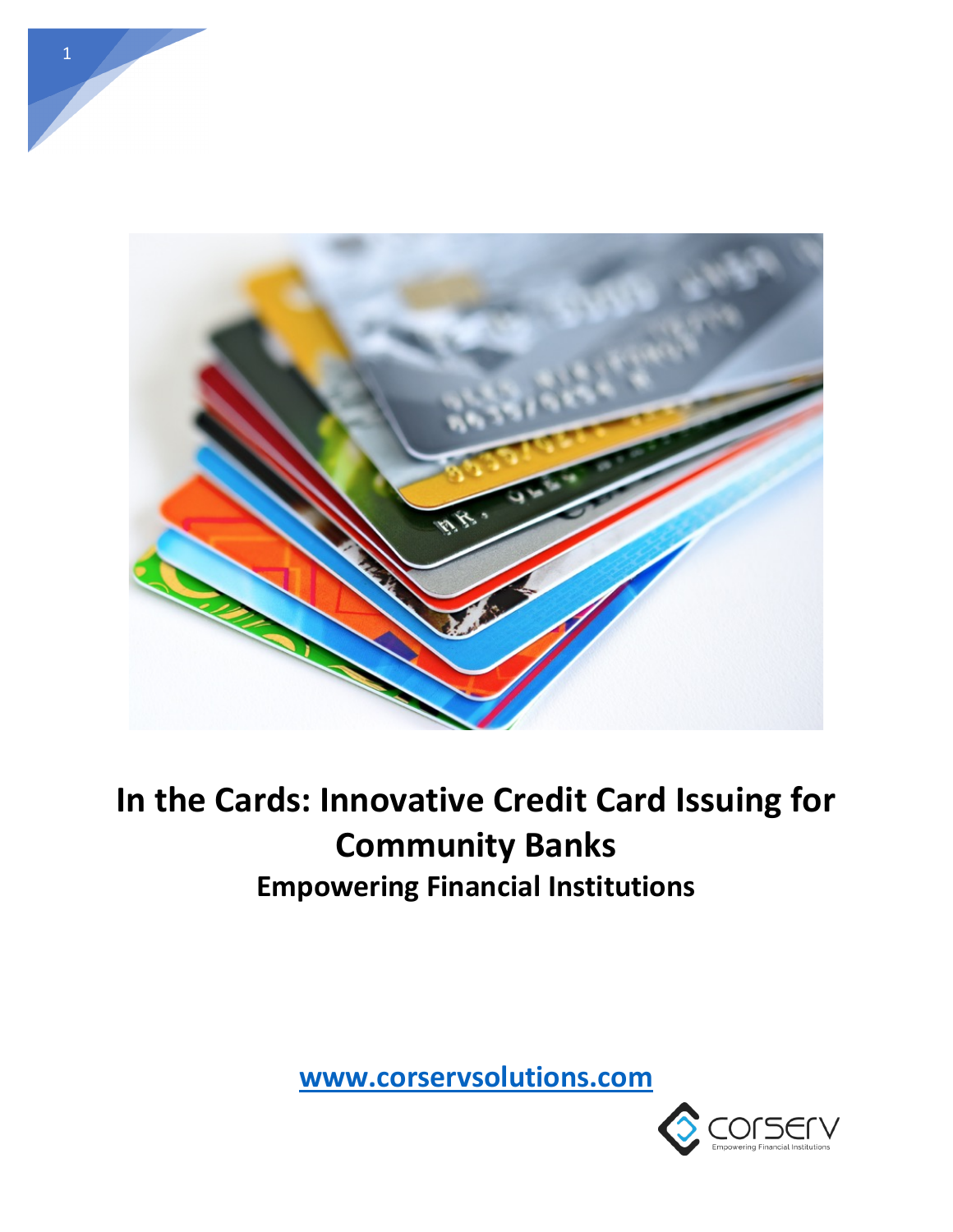### **Overview**

### **Community Banks now have access to an innovative hybrid solution to enter Credit Card Issuing to better serve their local customers and realize high financial returns.**

With interest rates and all-time lows, where do banks turn for revenue and profit? According to Federal Reserve data, the average Return on Assets (ROA) was less than 0.5% in 2020 and has never been higher than 1.4%. Average ROA on community bank credit card programs managed by Corserv is higher than 5.0%. Adding a credit card program is a great choice. However, according to FDIC reports, 83% of US banks own no credit card loans or associate interchange from the credit cards. Why?

Before Corserv's innovative hybrid credit card solution, there were only two choices for a community bank to offer credit cards by: 1) participating in an Agent Bank Program or 2) becoming a Direct Issuer. Becoming a Direct Issuer requires extensive credit cards specific knowledge and significant upfront investment. Specialty expertise and program features are required in several areas such as underwriting, fraud, disputes, risk management, marketing, and compliance. The technology required to integrate all the processes and customer experience is key. Due to the high investment required, the vast majority of the community banks do not own credit card assets. Direct issuance is more appropriate for larger community banks and regional banks who can achieve scale to justify the investment. Most banks lack the expertise and scale to launch their own Direct Issuer credit card program. The only alternative to most community banks has been to offer a branded card through an Agent Bank program. This is essentially giving their credit card customer to an issuing bank in a referral model. The community banks can't make their own credit decisions or access the credit card data for their own customers in this Agent Bank model. They also don't own the P&L or participate in any significant way in the issuer interchange or loan interest.

Thanks to an innovative business model from Corserv Solutions there is now a hybrid credit card issuing program for those 83% of US banks who own no credit card loans. In Corserv's Program, community banks get a turn-key credit card issuing program branded for their bank. They own the P&L, make the credit decisions for the applicants, and have access to the cardholder and program data. A Sponsor Bank leads regulatory compliance and is the issuer of record. All the credit card receivables are sold to the community bank each day at par. The Sponsor Bank delegates credit decision recommendations and provides access to program data to the community banks. The banks enjoy all the interchange, loan interest, and fees from their cardholders. Corserv can setup the turnkey program within 120 days for any bank.

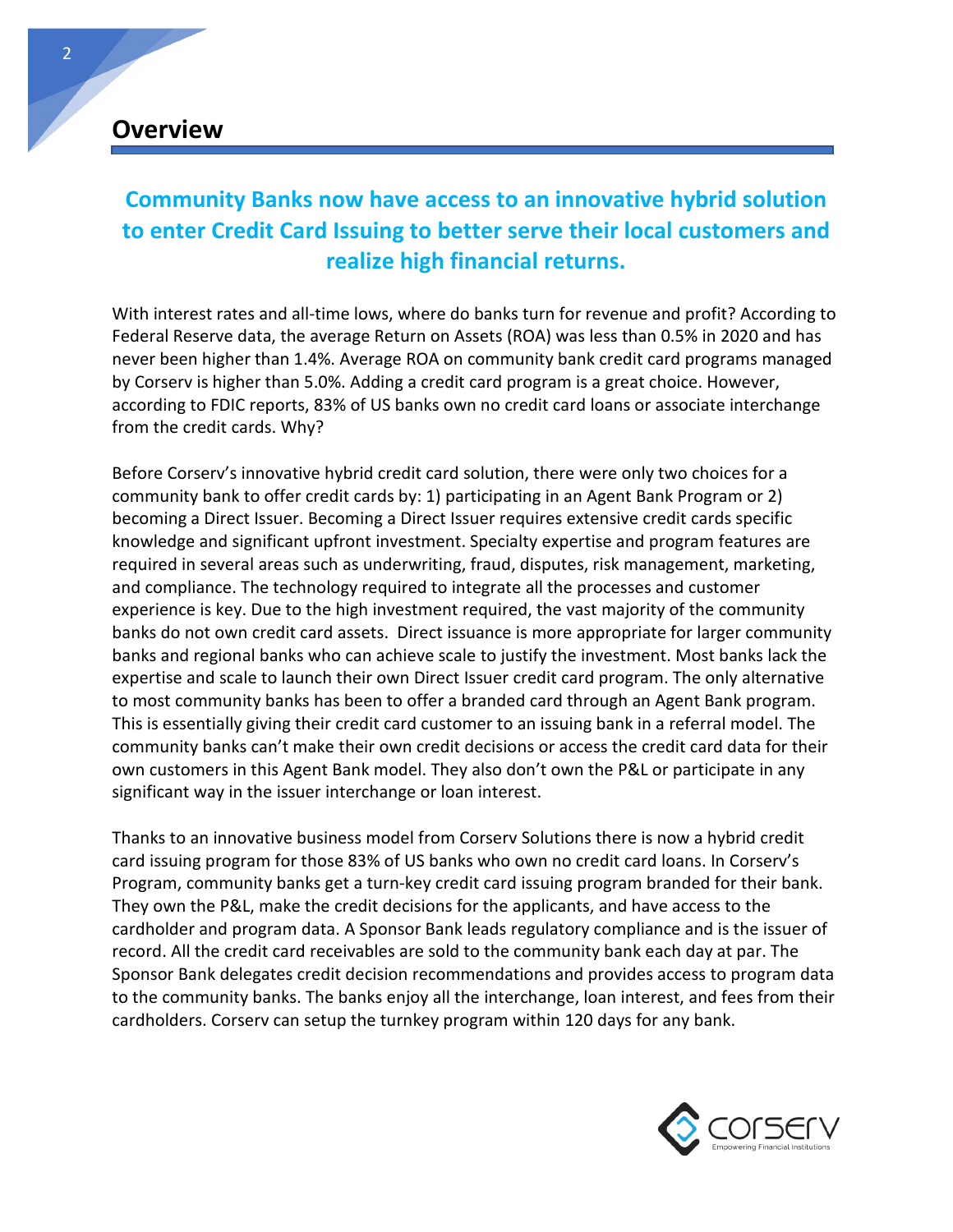| <b>CREDIT CARD PROGRAM FEATURE</b>                                                                                 | <b>Corserv Program</b>                   | <b>Agent Bank</b>                                      | Direct Issuer                                      |  |
|--------------------------------------------------------------------------------------------------------------------|------------------------------------------|--------------------------------------------------------|----------------------------------------------------|--|
| Financial Institution (FI) owns all                                                                                | Yes, all                                 | No, may get interchange share                          | Yes, all                                           |  |
| loans, interest, fees, Interchange and<br>full P&L                                                                 | *****                                    | *****                                                  | *****                                              |  |
| <b>Expected Net Operating Margin/ROA</b>                                                                           | $5 + \%$                                 | $< 1\%$                                                | Profitable only at high volume                     |  |
| for FI                                                                                                             | *****                                    | ★☆☆☆☆                                                  | ★☆☆☆☆                                              |  |
| Time to market                                                                                                     | $<$ 4 months                             | <3 months                                              | 9+ months                                          |  |
|                                                                                                                    | *****                                    | *****                                                  | ★☆☆☆☆                                              |  |
| Internal Credit Card subject matter                                                                                | None to be added                         | None to be added                                       | Yes, in multiple card disciplines                  |  |
| expert employees                                                                                                   | *****                                    | *****                                                  | *****                                              |  |
| FI makes business and credit<br>decisions with optimized criteria                                                  | Yes                                      | No, Issuing Bank does                                  | Yes                                                |  |
|                                                                                                                    | *****                                    | ☆☆☆☆☆                                                  | *****                                              |  |
| <b>Implementation Costs</b>                                                                                        | Low upfront cost                         | Low to no upfront cost                                 | Very high upfront cost                             |  |
|                                                                                                                    | *****                                    | *****                                                  | *****                                              |  |
| Fully Functional Compliance,<br>Marketing, Underwriting, Customer                                                  | <b>Available immediately</b>             | Risk with no return<br>(guarantees), Limited reporting | Requires build out from<br>scratch with processors |  |
| Service, Risk Management, Local<br>Servicing and Detailed Reporting                                                | *****                                    | *****                                                  | *****                                              |  |
| Control of Credit Card Relationship/FI<br>Franchise, Customer Experience and<br><b>Credit and Transaction Data</b> | Yes, FI retains relationship             | No, Issuing Bank takes control                         | Yes                                                |  |
|                                                                                                                    | *****                                    | *****                                                  | *****                                              |  |
| Pre-built Product Set with continued<br>improvement in functionality                                               | <b>Commercial, Business,</b><br>Consumer | <b>Consumer and Small Business</b>                     | Build from scratch and update                      |  |
|                                                                                                                    | *****                                    | ★★★☆☆                                                  | ★☆☆☆☆                                              |  |
| Ideal FI Asset Size for consideration                                                                              | \$500M-\$100B                            | <b>Under \$500M</b>                                    | <b>Over \$100B</b>                                 |  |

# **Relationship-Based Credit Cards**

Community banks have been successful in building and serving local relationships. Credit cards are a great product to deepen the relationship with the customer. Unfortunately, with Agent Bank programs with major credit card issuers, the banks cede control over decisions being made regarding their credit card portfolios. In agent bank arrangements, the local bank does not underwrite, fund, or keep the credit card balances on its books. Importantly, it has little or no say in the issuing bank's decisions to cancel a card; and if it guarantees the loan, it takes all the risk and receives no incremental reward or revenue.

Moreover, agent bank programs generate limited income to the community banks that participate. And the inability to leverage valuable customer relationships can create potentially expensive problems and reputational risk for the participating banks when high-value cardholders have a question or concern.

Nevertheless, thousands of banks and credit unions are part of agent bank credit card programs because they are unaware of the innovative option available for them through Corserv. Banks who participate as agent banks or who have exited the credit card market altogether should

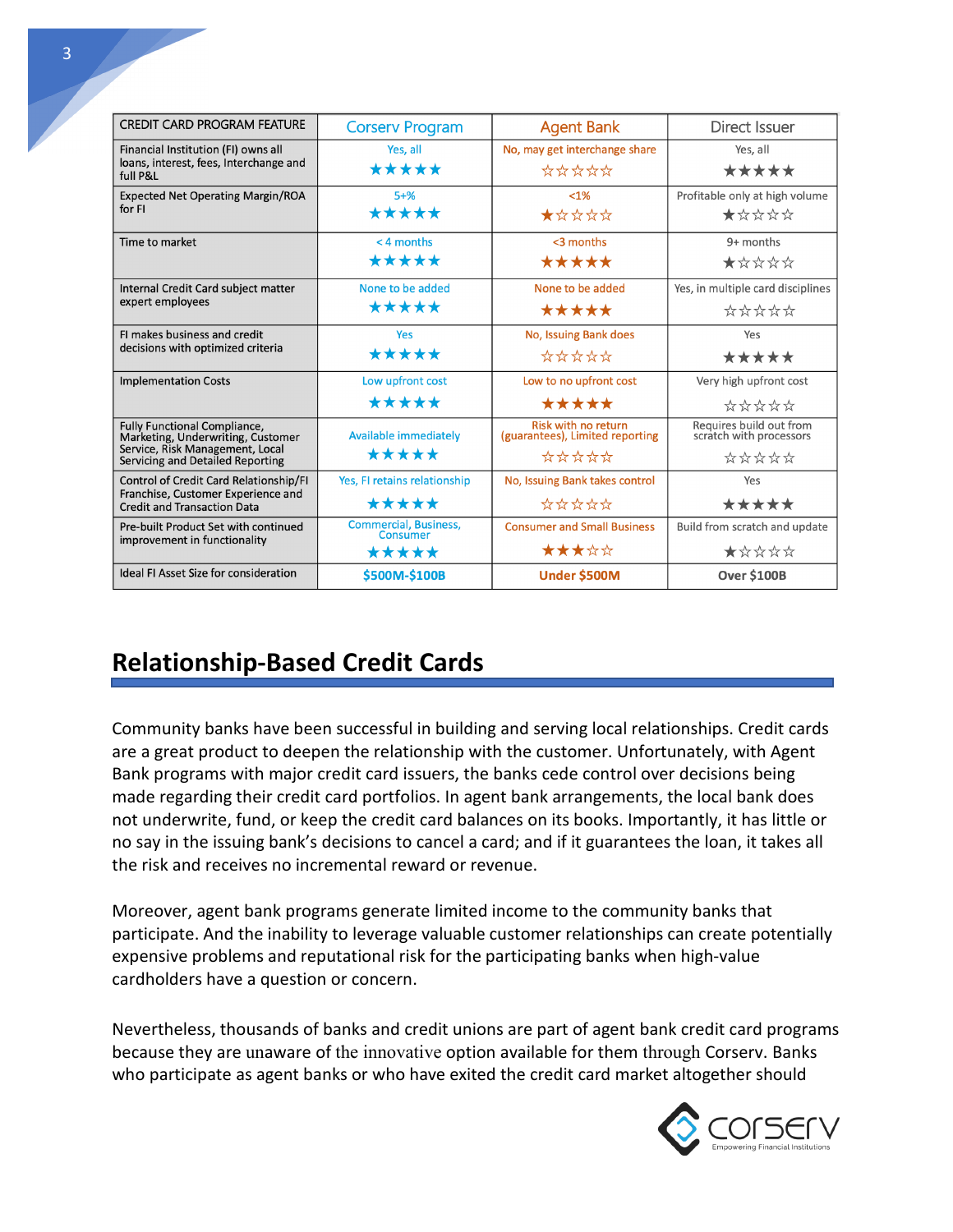now reconsider their options. The attraction of non-interest revenue from interchange, coupled with federal and state regulators desiring to see more balance sheet diversification have presented community-based Banks with an attractive opportunity. Corserv's credit card program enables them to capitalize on their strong relationships with bank customers, own the loans and thereby enhance their profitability.

Corserv's management – credit card industry leaders who have decades of experience and expertise – have implemented new technology advancements and comprehensive turnkey services that mitigate the risks, accelerate the time to market and increase the financial rewards of owning credit card loan portfolios, which typically outperform other income-producing Bank assets. Importantly, Corserv's goals, policies and pricing structure align with the institution's own objectives and requirements.

### **Overcoming Barriers to Entry**

Many Banks with strong balance sheets have been deterred from entering the credit card marketplace or "upgrading" from agent bank-based relationships. These barriers to entry that existed in the past are no longer applicable.

#### **Time to market**

If a Bank wanted to become a direct issuer, it required assembling the necessary resources (e.g. staff, technology and suppliers) to handle back-office processing, servicing, marketing and risk management. Not so in Corserv's program. It is turn-key, so banks don't need to add any staff or infrastructure.

#### **Financial capital**

Constructing the infrastructure to design, build, manage and process a credit card operation could have required a significant capital investment. Corserv's program is waiving the implementation fee for ABA banks, so they don't need to invest in any infrastructure.

#### **Human capital**

Most community-based Banks have typically had few employees in management with hands-on experience in the credit card industry. Corserv provides deep experience and expertise needed.

#### **Risk Management**

Often, Bank leadership have had understandable concerns with managing the risk associated with credit and fraud losses, credit policy and strategy, and relationship-based pricing. Banks participating in Corserv's program historically experienced very low credit and fraud losses by focusing on credit cards for their relationship customers.

#### **Marketing**

Many Banks are challenged to implement best practices in credit card product design, pricing, rewards program management, account acquisition marketing, and channel management. Corserv shares best practices from Banks participating in the program.

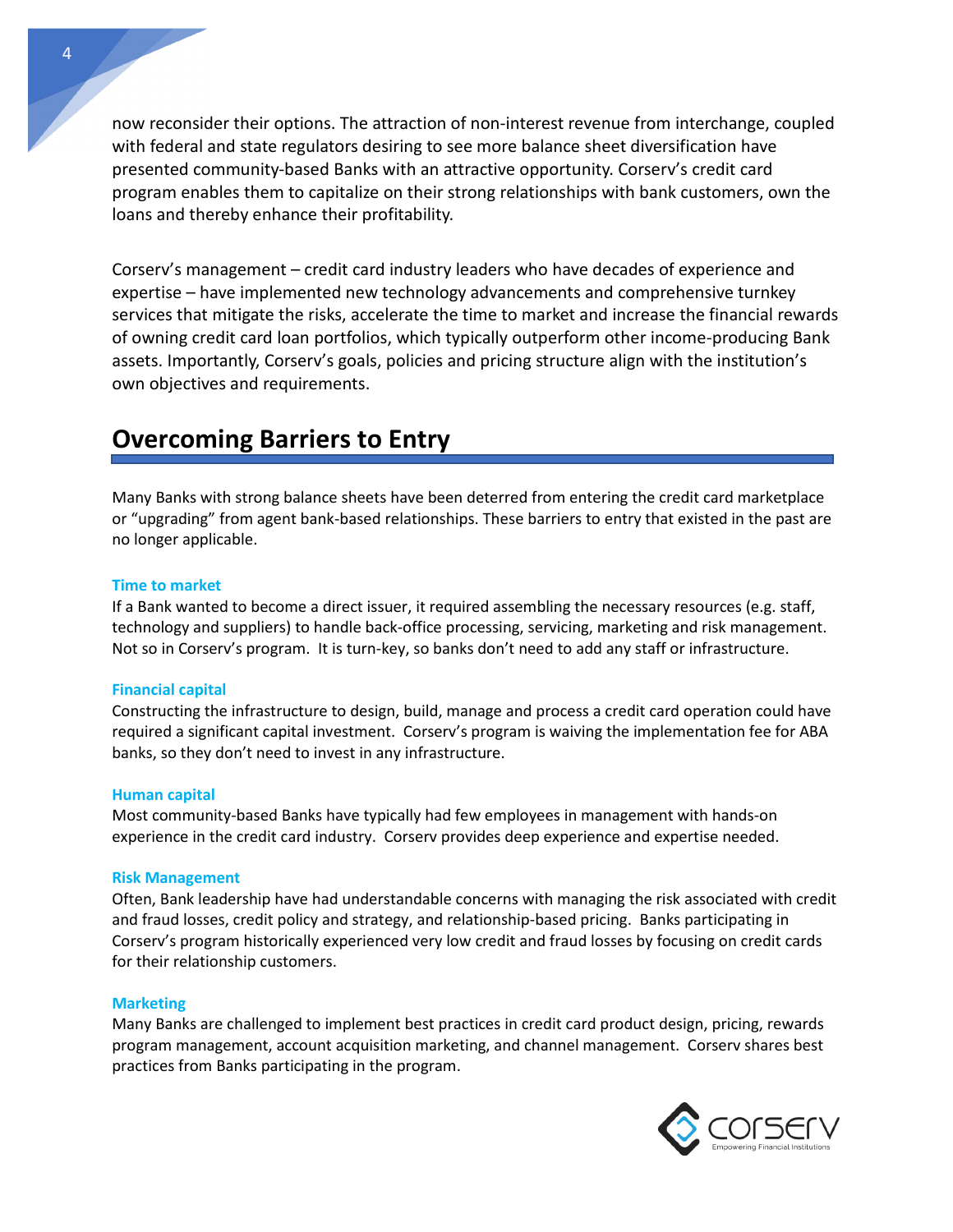#### **Technology infrastructure**

Banks with little credit card experience may have concerns about their ability to manage customized credit card technology and related costs – including origination, credit decision making, processing, sales/servicing, data warehousing, acquisition, rewards and other components – to integrate seamlessly with its existing IT infrastructure. Corserv's program already has this all covered.

#### **Profitability timetable**

Finally, Banks are concerned that a new or updated credit card program may take three or more years to recover the investment required and turn profitable. Banks in the Corserv's program typically achieve profitability in the first year of the program; and many do so in the first few months.

### **Risk and Return**

Relationship customers bring an advantage for community banks that national credit card issuers are unable to match. The relationship customer has enhanced loyalty and is lower risk than a non-relationship customer. Corserv leverages a proprietary model to include relationship-based characteristics related to tenure, deposits and number of products. This provides an edge to the community bank in allowing more customers to be approved while keeping the credit risk lower in the portfolio.

During the 2008-2009 recession, the overall industry credit card charge-off rates reached over 10%, driven by national issuers. The relationship-based credit card portfolios, on the other hand, maxed out at 4% in charge-off rates for the same time period. We continue to experience lower credit charge-off rates in the community bank credit card portfolio.

| <b>Total Bank Portfolio</b><br><b>Performance</b> | 2019     | 2020     |
|---------------------------------------------------|----------|----------|
| <b>Total Yield</b>                                | 24.1%    | 23.6%    |
| <b>Interest &amp; Fees</b>                        | 7.7%     | 6.9%     |
| Interchange                                       | 16.4%    | 16.7%    |
| <b>Total Expenses (%)</b>                         | $-17.8%$ | $-18.6%$ |
| <b>COF, Credit Losses</b>                         | $-3.3%$  | $-2.4%$  |
| Rewards                                           | $-5.5%$  | $-6.6%$  |
| Operating and<br>Marketing                        | $-9.0%$  | $-9.6%$  |
| <b>Return on Assets</b>                           | 6.2%     | 5.0%     |

The Return on Assets has been highly attractive, as seen below:

Average ROA for Corserv Bank Partners

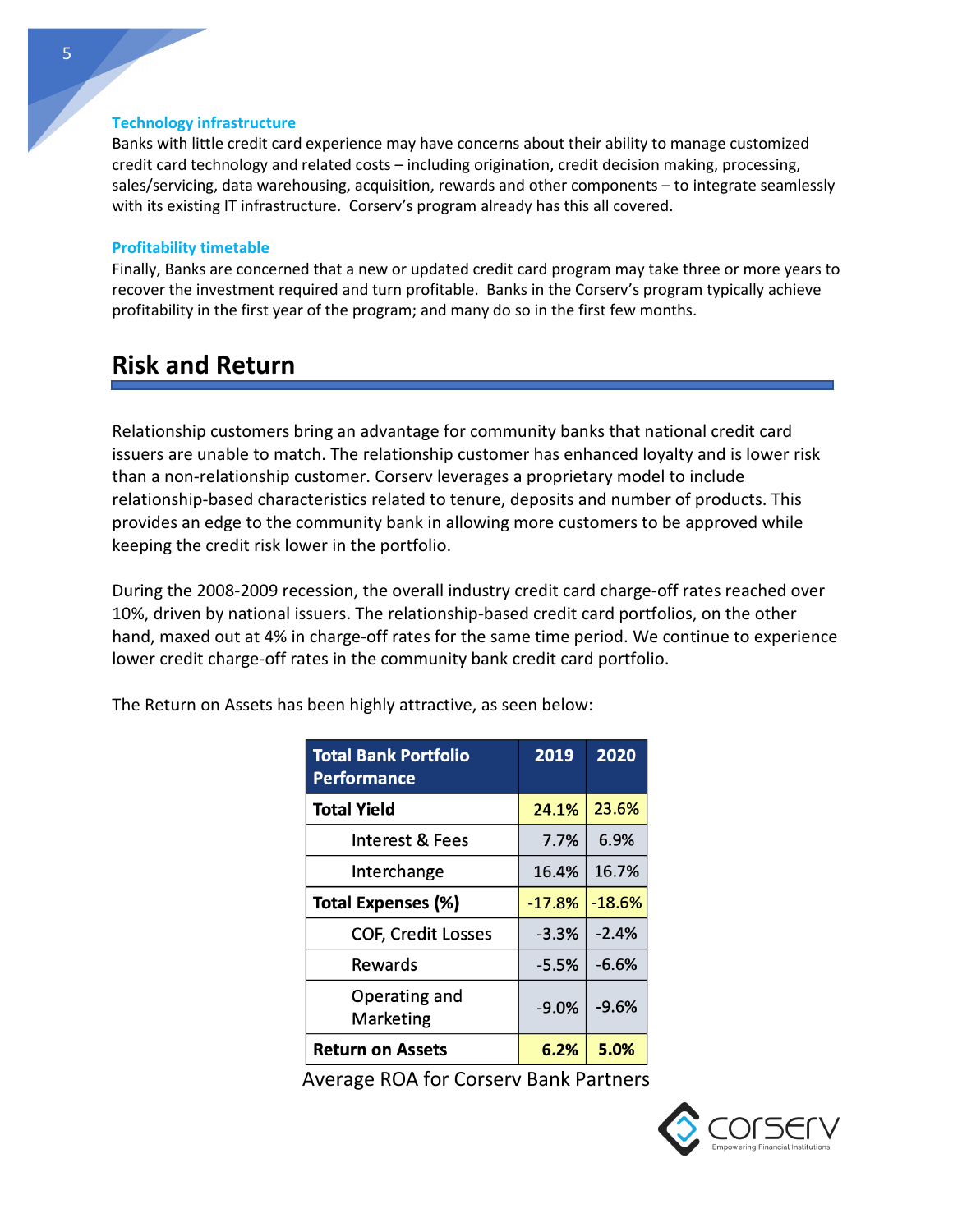### **Untapped Potential in Commercial Cards**

Commercial cards, in particular, presents an opportunity for community banks to extend their reach and continue building revenue and relationships with the businesses in their community. The Net Operating Margin (NOM) on Commercial Card portfolio can exceed 10%. Providing fullservice card issuing programs, especially with technology and support for commercial cards, are becoming an increasingly important part of a successful financial institution's fiscal success. The card programs, especially commercial, are designed to meet the business needs of an everchanging corporate environment, while being flexible to continue to adapt as business needs change. It is for this reason; bankers are keenly aware of the impact of these services from a revenue and relationship building perspective. The COVID-19 pandemic accelerated the move to digital and virtual environments for many industries, payments included.



Commercial Cards are an Untapped Opportunity for Community Banks

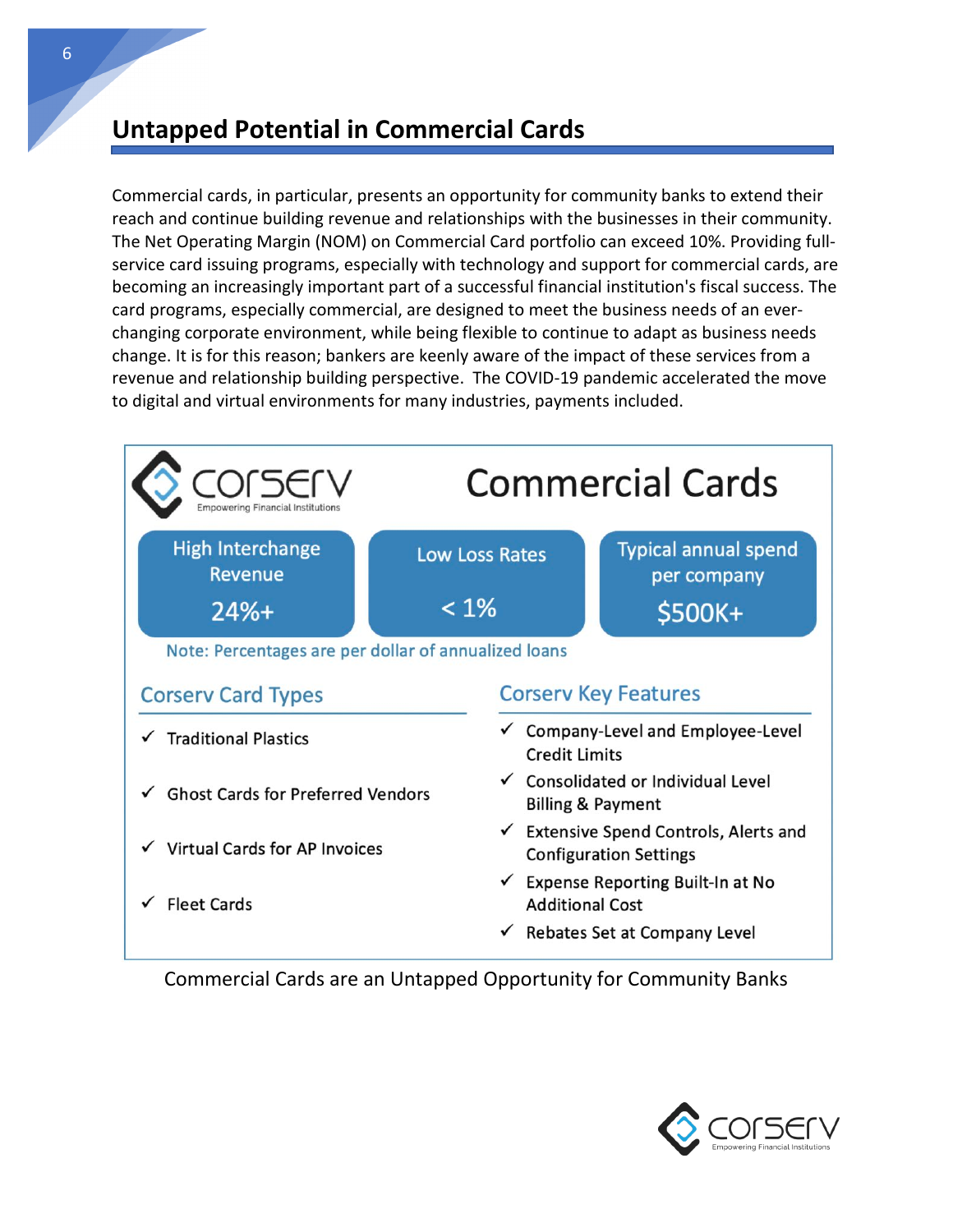Notably, commercial credit cards are a complex offering that requires integration of sophisticated services. Corserv's technology offers four products in commercial cards: Corporate Card, Corporate Card with Rewards, Purchasing Card and Fleet Card. Our commercial card offering is highly innovative in bundling a comprehensive set of advanced features:

- Virtual cards: unlimited number of single-use virtual cards can be generated on a commercial account
- Ghost cards: business administrators can create ghost cards for specific vendors
- Spend controls: extensive level of spend controls and account and card levels
- Fraud and custom alerts: Custom alerts can be set by the customer. Fraud alerts allow 2 way text messaging to verify transactions
- Supplier enablement: easy onboarding of suppliers to accept epayables via credit cards
- Expense reporting: Built-in expense reporting that allows employees to submit expense reports for their business spend
- ERP Integration: enables easy integration with third-party ERP systems
- Detailed reporting: Extensive set of reports with self-service custom configurations

## **What You Need to Participate in Corserv's Program**

With the barriers to entry overcome, many Banks are deciding to enter the credit card business as active participants in a well-structured program with Corserv. Doing so propels them into a profitable business, but in lockstep with a knowledge and experienced practitioner who can help them navigate unfamiliar waters.

Using the best-of-breed network of Corserv-managed partners, Banks can aggressively enter, compete in a profit from the burgeoning credit card marketplace, while effectively managing risk. Here are some functional areas Bank's will optimize with Corserv to enable an efficient, well-managed and profitable credit card program:

#### **Determination of a credit card strategy**

In creating the program, Corserv works with the Bank to set goals and parameters for a comprehensive credit policy and strategies that optimize Bank control of the decision-making process. They collaboratively establish score cutoffs, debt to income ratios, relationship values and other criteria so that even automated decisions reflect the policies and priorities of the Bank.

#### **Establishing a multi-year Financial plan**

**Corserv** will work with Banks to establish a long- term financial plan designed to meet its strategic objectives while addressing risk management criteria, including credit, collection and fraud exposures. Significantly, Corserv will share in the responsibility for transaction fraudrelated financial losses.